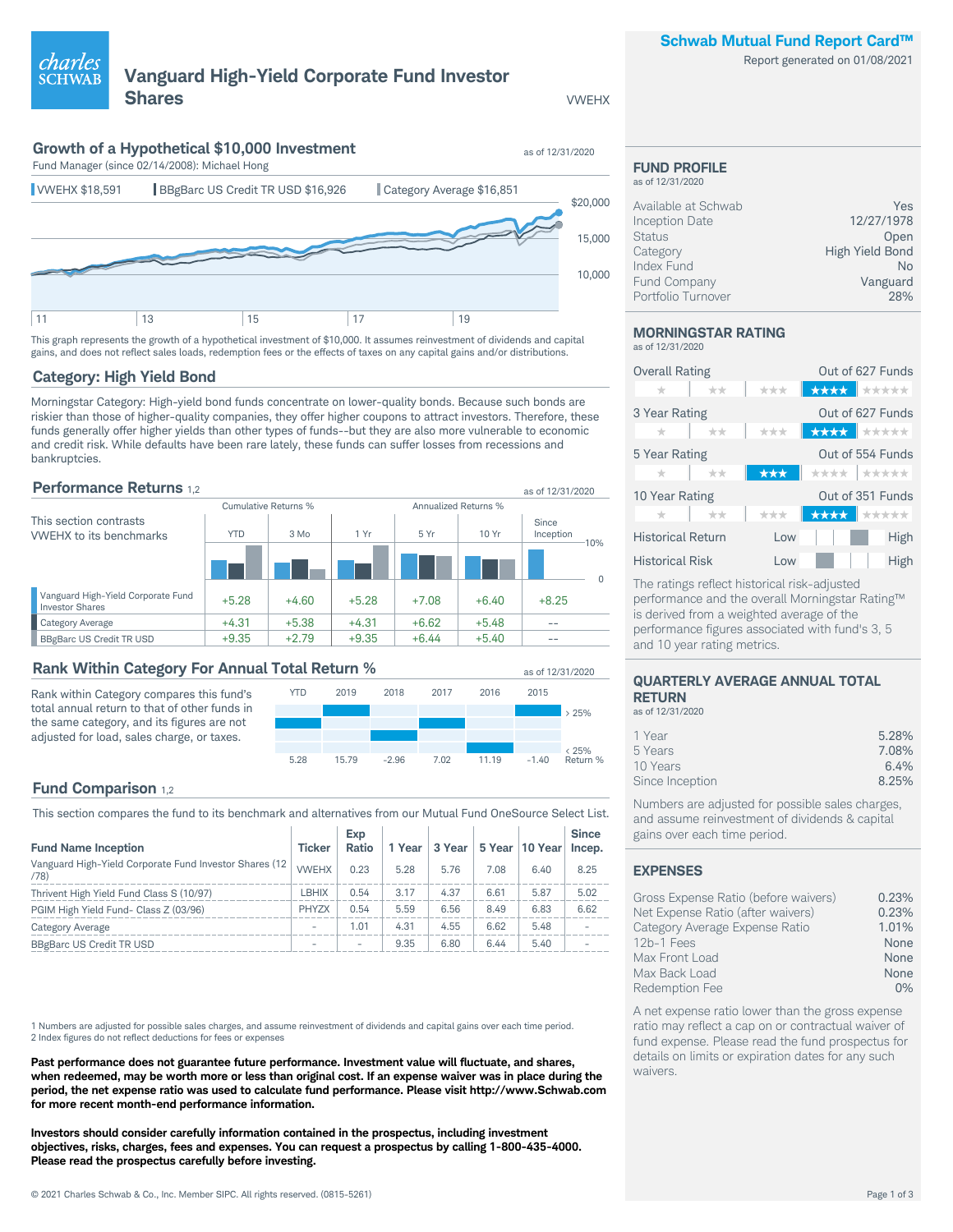

Report generated on 01/08/2021



## **Vanguard High-Yield Corporate Fund Investor Shares VWEHX**

## **Top Ten Holdings** as of 09/30/2020



Top 10 Holdings in VWEHX 8.8627% Category Average 64.67%

Top 10 holdings are 8.8627% of the total portfolio assets. The category average percent of Portfolio in top 10 holdings is 64.67%

| <b>Symbol</b> | <b>Company Name</b>          | <b>Industry</b> | <b>Percent of Assets</b> |
|---------------|------------------------------|-----------------|--------------------------|
|               | T-Mobile US, Inc.            |                 | 1.14872%                 |
|               | United States Treasury Notes |                 | 0.94864%                 |
|               | United States Treasury Notes |                 | 0.94057%                 |
|               | United States Treasury Notes |                 | 0.9335%                  |
|               | United States Treasury Notes |                 | 0.92745%                 |
|               | United States Treasury Notes | --              | 0.92284%                 |
|               | United States Treasury Bills |                 | 0.92203%                 |
|               | HCA Inc.                     | --              | 0.75827%                 |
|               | Herc Holdings Inc            | --              | 0.68154%                 |
|               | ALTICE FRANCE S.A.           |                 | 0.67914%                 |

Fund holdings subject to change and not a recommendation to transact in any security.

### **CREDIT WEIGHTINGS**

H.

| ■ Rating AAA            | 4.68%  |
|-------------------------|--------|
| Rating BBB              | 3.47%  |
| Rating BB               | 55.0%  |
| $\blacksquare$ Rating B | 29.13% |
| Rating Below B          | 6.68%  |
| Not Rated               | 1.08%  |

#### **ASSET BREAKDOWN** as of 09/30/2020

|                       | % Long | % Short | % Net |
|-----------------------|--------|---------|-------|
| <b>Domestic Stock</b> | 0.11   | 0.0     | 0.11  |
| Domestic Bond         | 76.25  | 0.0     | 76.25 |
| Non-US* Bond          | 16.52  | 0.0     | 16.52 |
| Preferred             | 0.44   | 0.0     | 0.44  |
| Convertible           | 2.42   | 0.0     | 2.42  |
| Cash Investments      | 4.3    | 0.03    | 4.27  |

\*Non-US assets include assets without a specific country classification